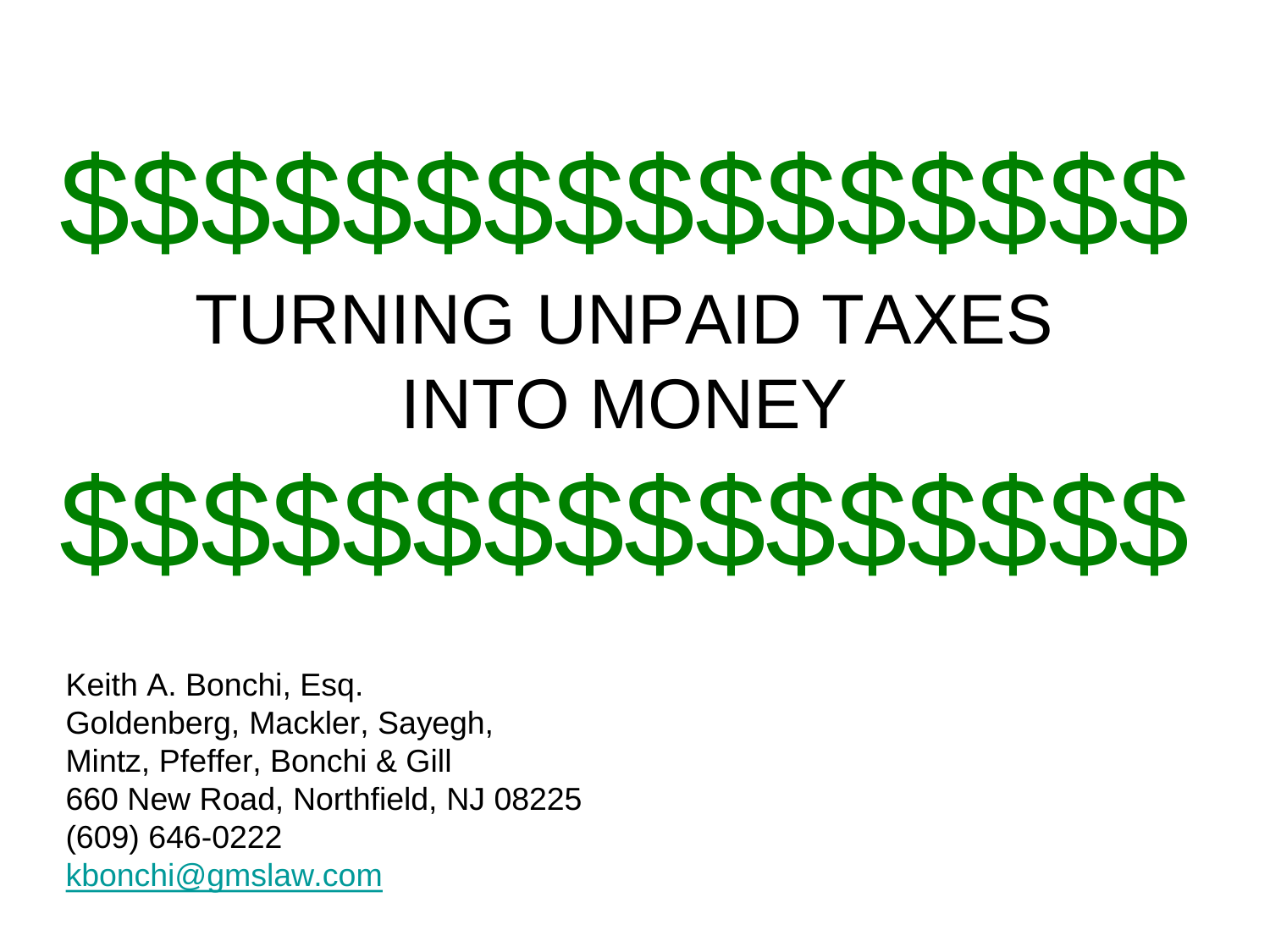#### Types of Municipal Charges that may be converted into Municipal Liens

- Taxes N.J.S.A. 54:5-6
- Assessment on Improvement N.J.S.A. 54:5-7 & N.J.S.A. 40:56-33
- Sidewalk Improvements
- Abatement of Nuisance & Demolition Liens N.J.S.A. 40:48-2.5
- Unpaid Water N.J.S.A. 40A:31-10,12
- Unpaid Sewer N.J.S.A. 40:4B-42 & N.J.S.A. 40A-26A-12
- Removing Brush, Weeds, Debris N.J.S.A. 40:48-2.14 & N.J.S.A. 40:48-2.27
- Removal of Snow & Ice from Sidewalks; Removal of Grass, Weeds N.J.S.A. 40:65-12,13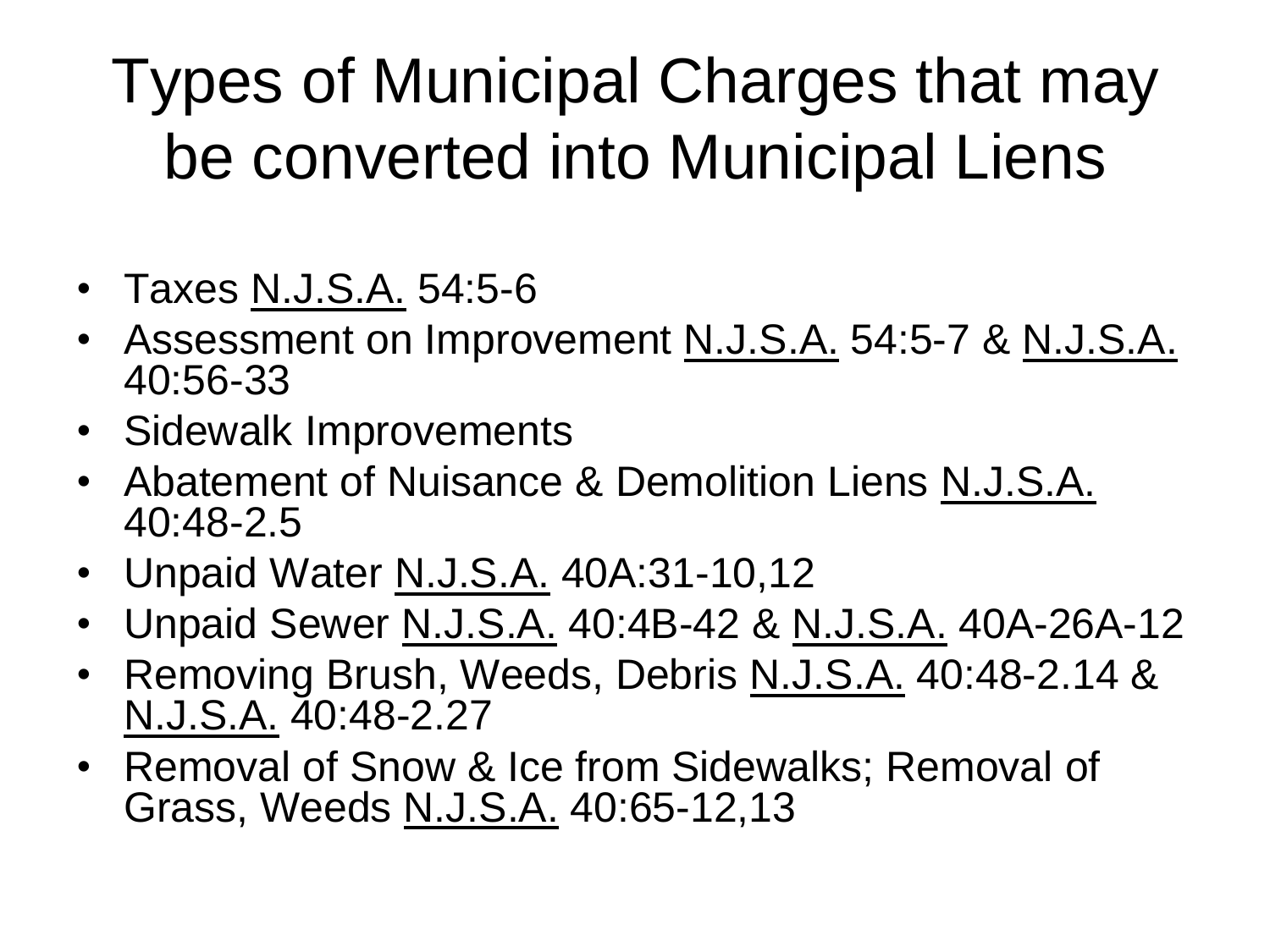THERE IS NO STATUTE ALLOWING VACANT PROPERTY REGISTRATION FEES TO BE TURNED INTO A MUNICIPAL LIEN – CANNOT SELL THIS AT TAX SALE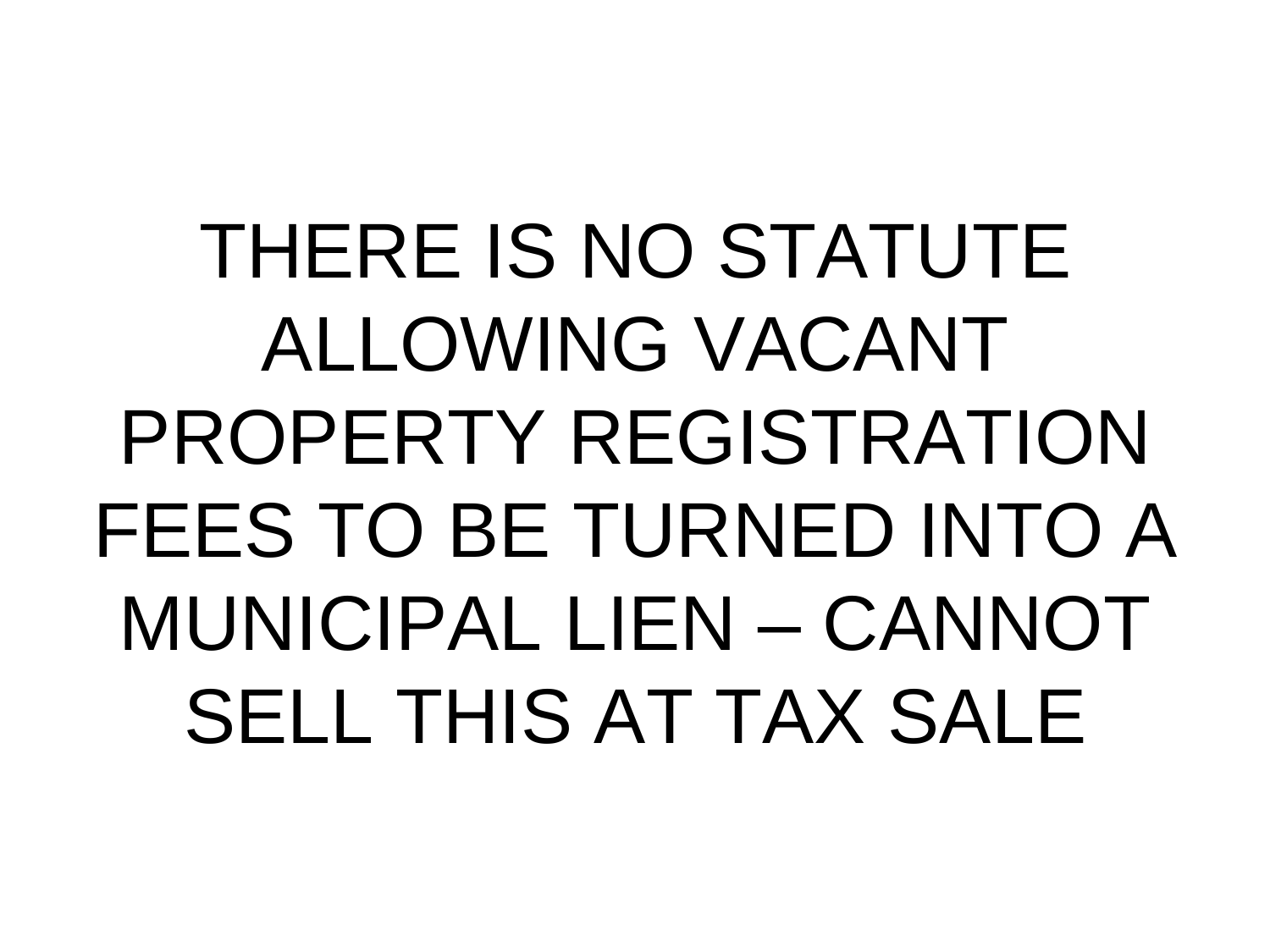In order to turn a Municipal Charge into a Municipal Lien there must be a statute authorizing the charge to be converted into a lien and that statute must be strictly complied with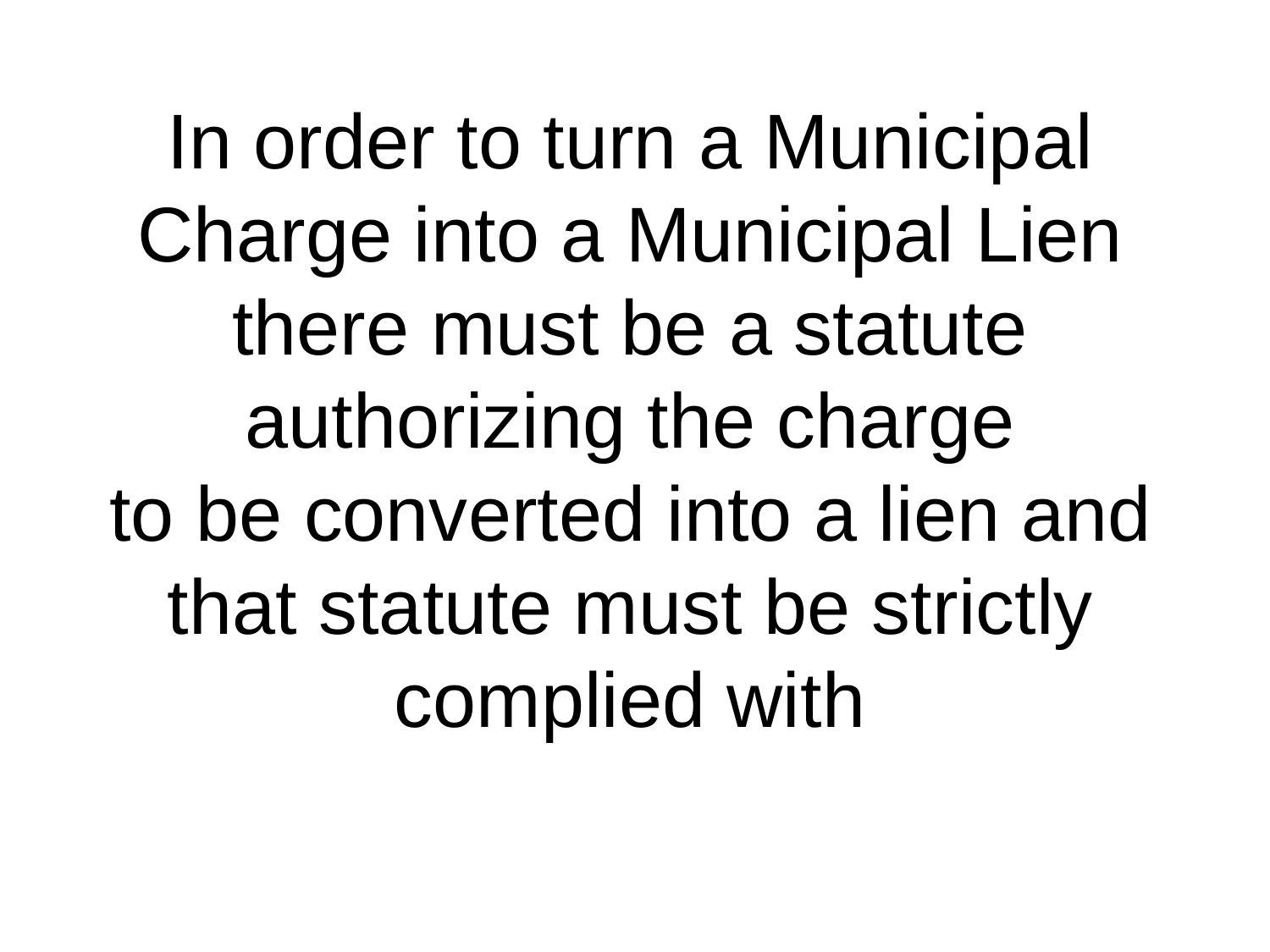# DEMOLITION LIEN CASES

N.J.S.A. 40:48-2.5 et. seq. allows demolition costs to be converted into a lien.

- Must have ordinance
- Must comply with statute
- Municipality loses most cases
- Must help construction official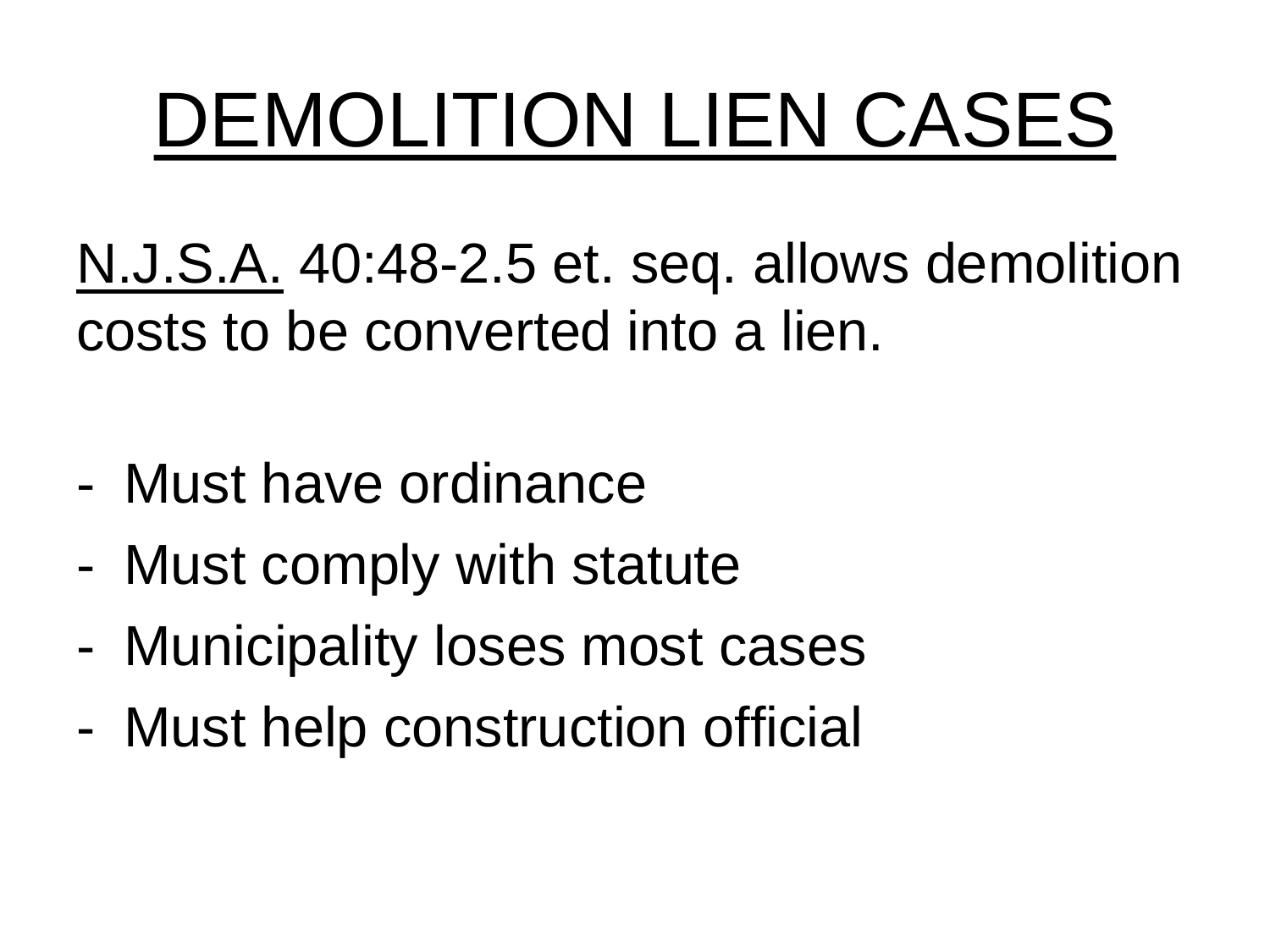# TIMING OF TAX SALES

- You want as many bidders as possible
	- Sell all liens
	- More bidding = higher premiums
- Beware of holidays
- Small municipalities should not schedule against too many other municipalities
- Not an issue with electronic sales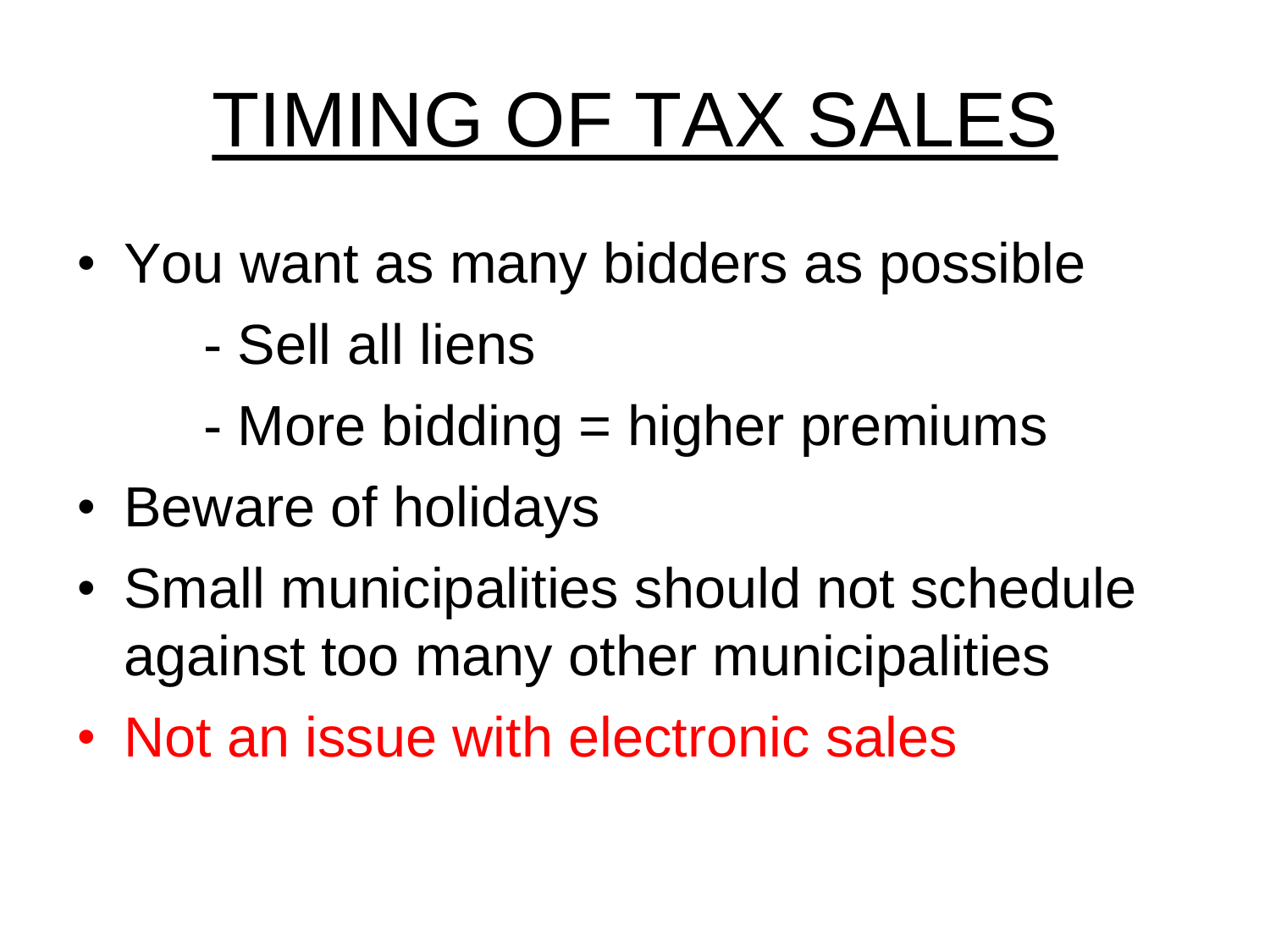### Tax Sales

- **Standard Tax Sale** N.J.S.A. 54:5-19 allows standard tax sale in following year
- \* The longer you wait the more interest you collect

**Accelerated Tax Sale** – N.J.S.A. 54:5-19 allows tax sale after  $11<sup>th</sup>$  day of  $11<sup>th</sup>$  month

\* Emergency shot in arm of revenue if you do it same year as standard sale but nothing to sell following year in standard sale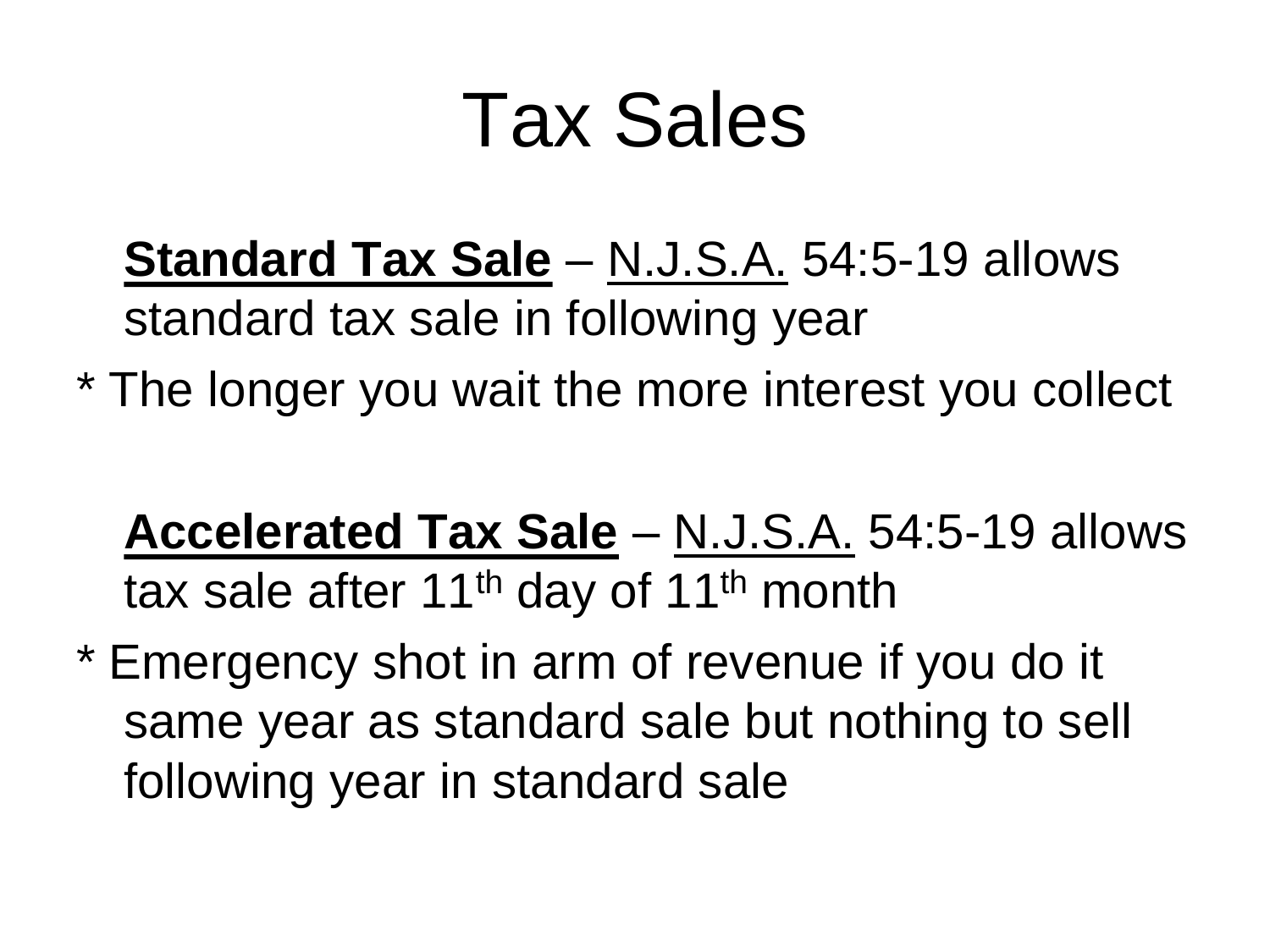#### Electronic Tax Sale

Tax Sale Law allows municipalities to use internet through a third party vendor

- \* This may increase bidding
- \* Large urban cities should give this a try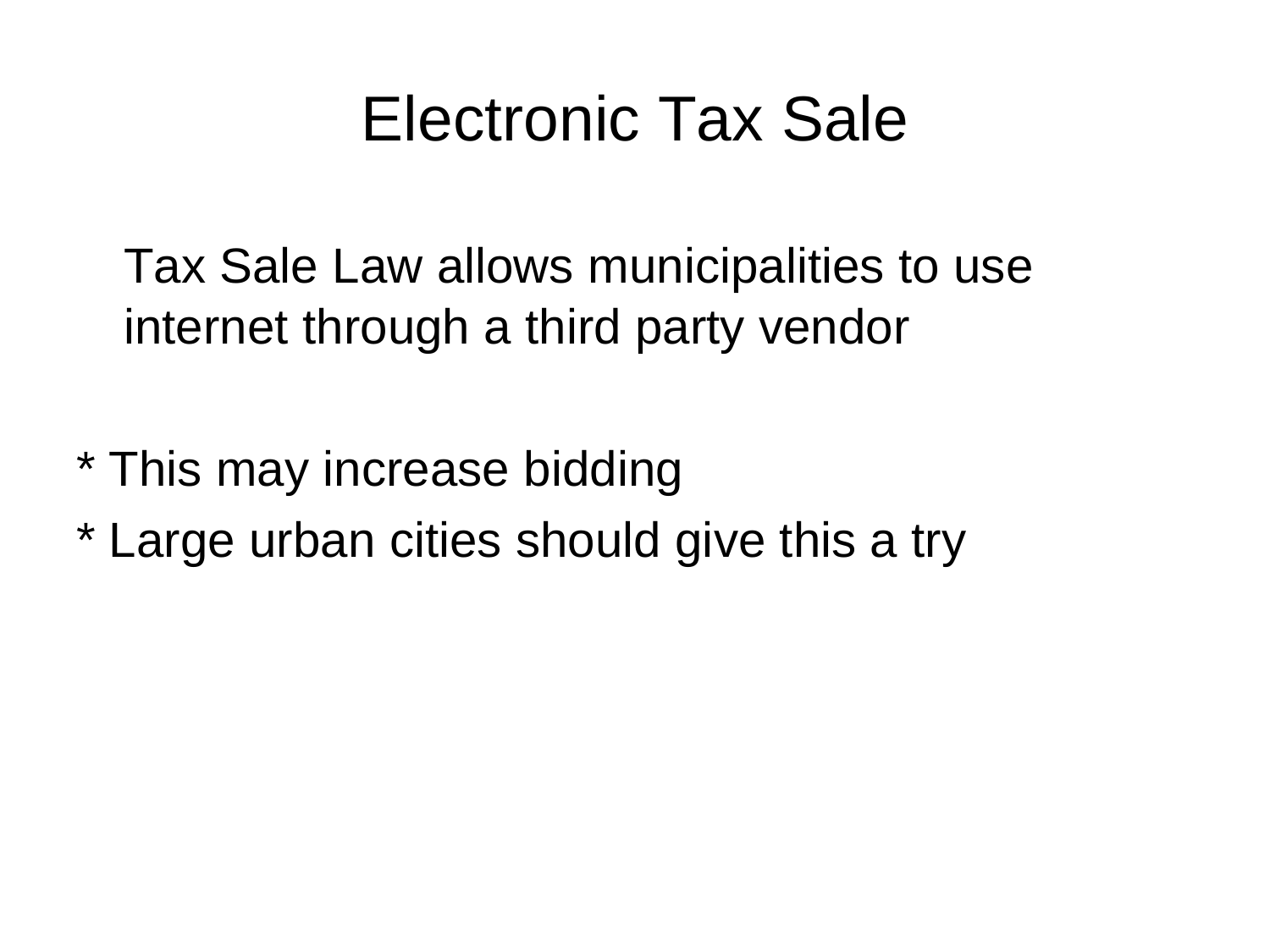Tax Sales raise substantial monies to municipalities not only at tax sale but also by the payment of subsequent taxes by third party lienholders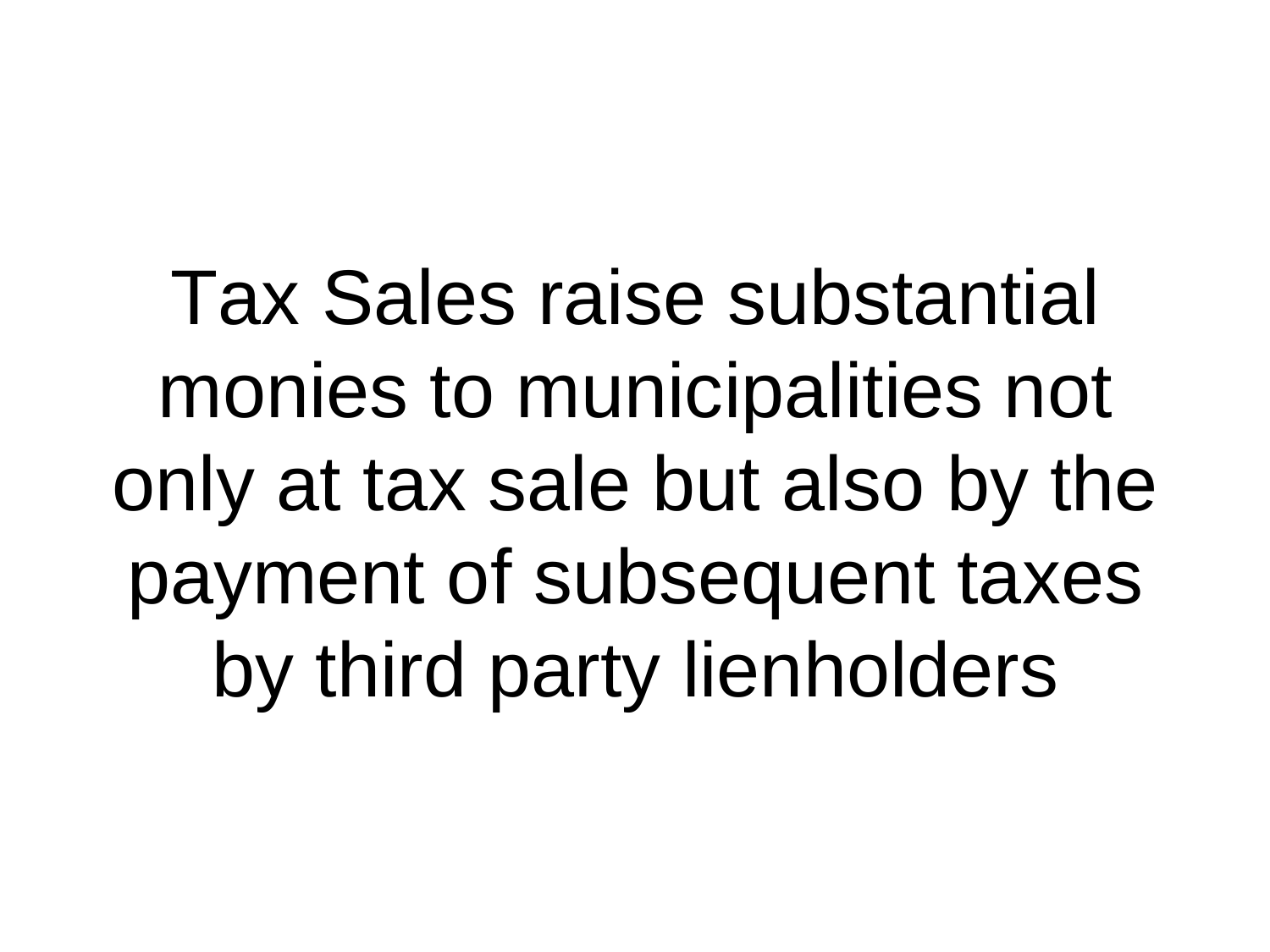#### Premiums

N.J.S.A. 54:5-33 allows premiums to escheat to municipality after 5 years unless extended by bankruptcy

- \* If property foreclosed municipality keeps premium
- \* If no redemption in 5 years municipality keeps premium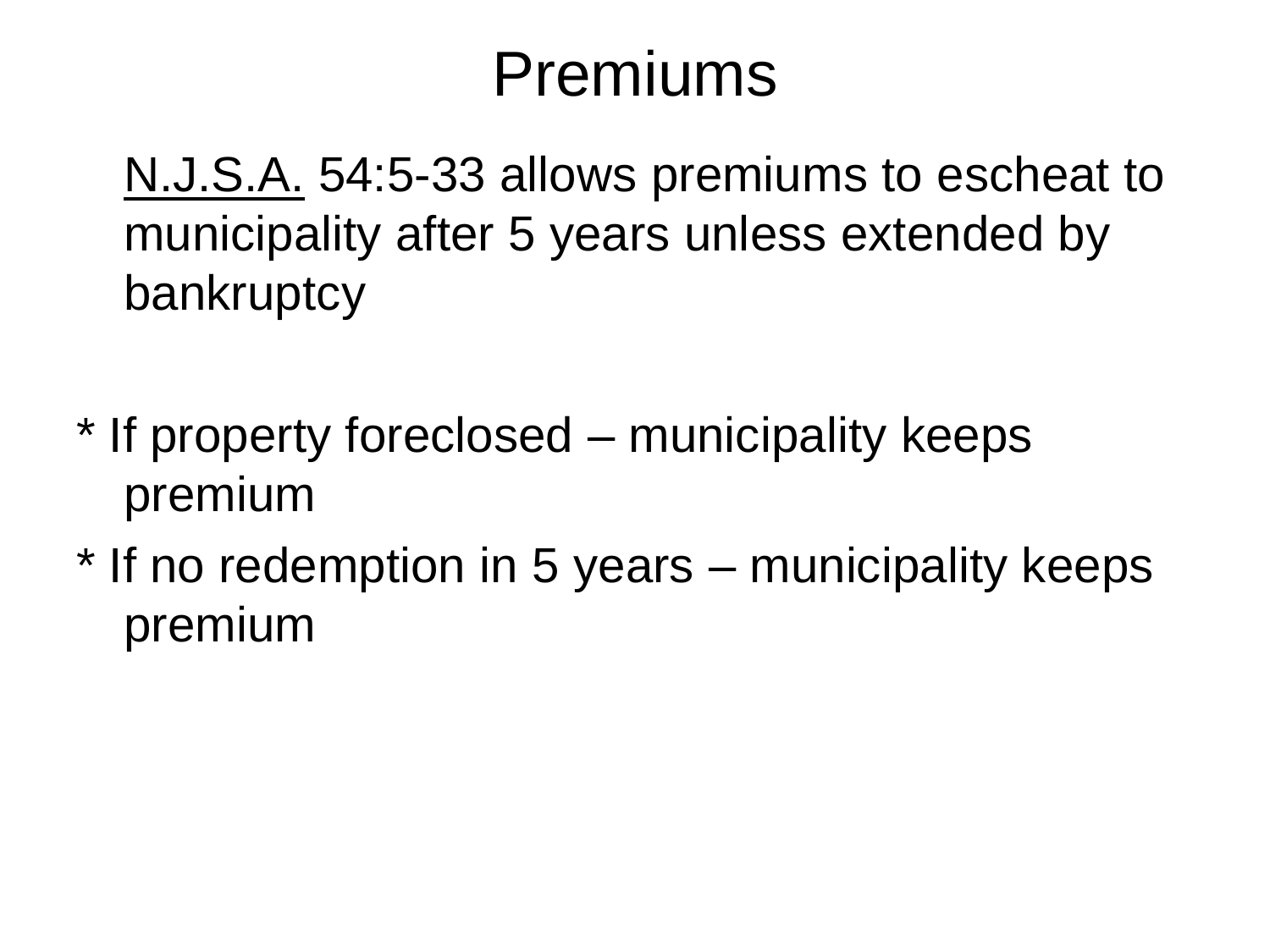### Unclaimed Redemption Monies

N.J.S.A. 54:5-57.1

Unclaimed redemption monies escheat to municipality after 5 years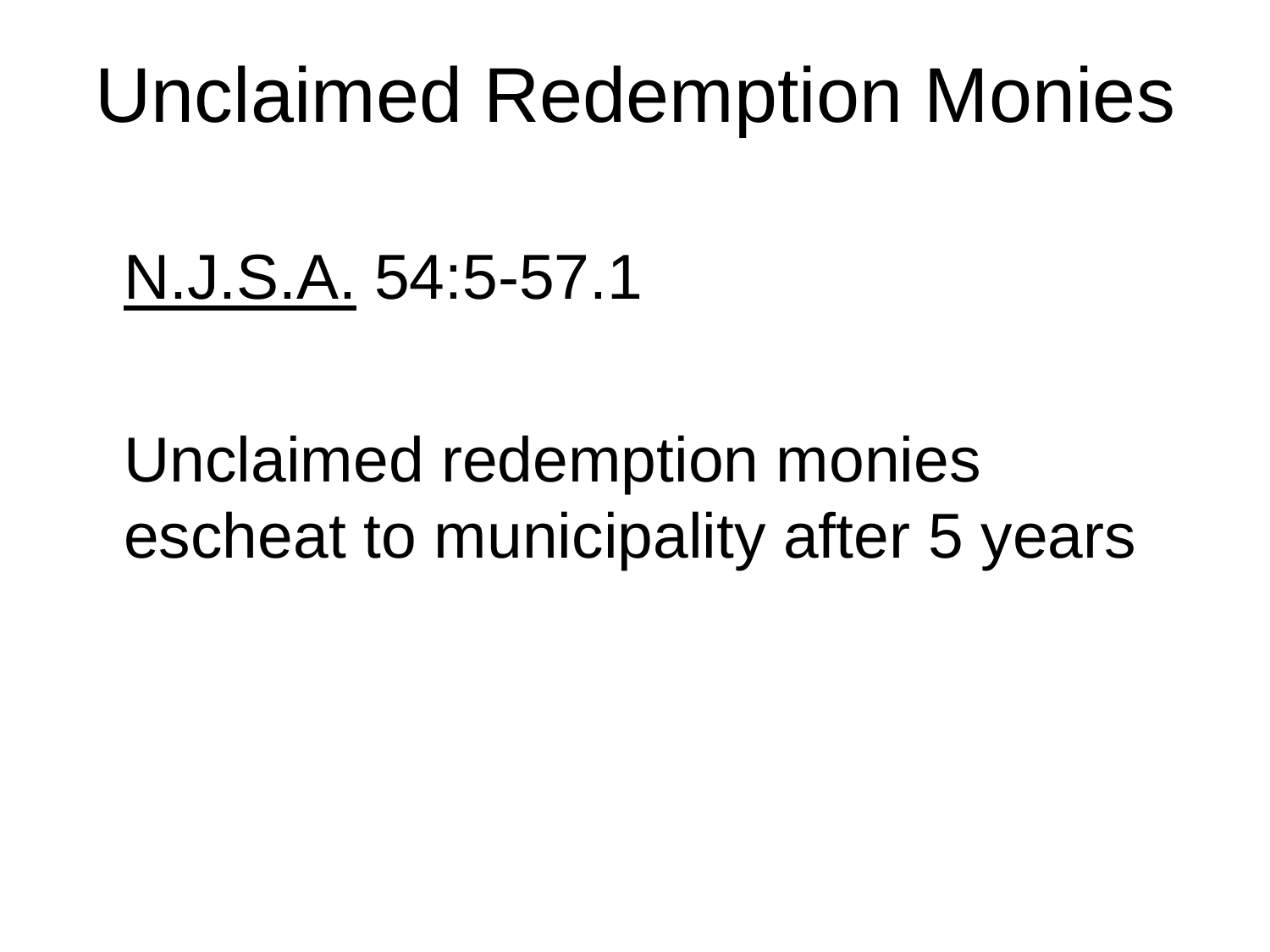### WHAT IF YOU HAVE GOOD TAX SALE CERTIFICATES THAT NO THIRD PARTY INVESTOR BID ON?

Have your tax collector call your third party investors and try to get immediate assignments.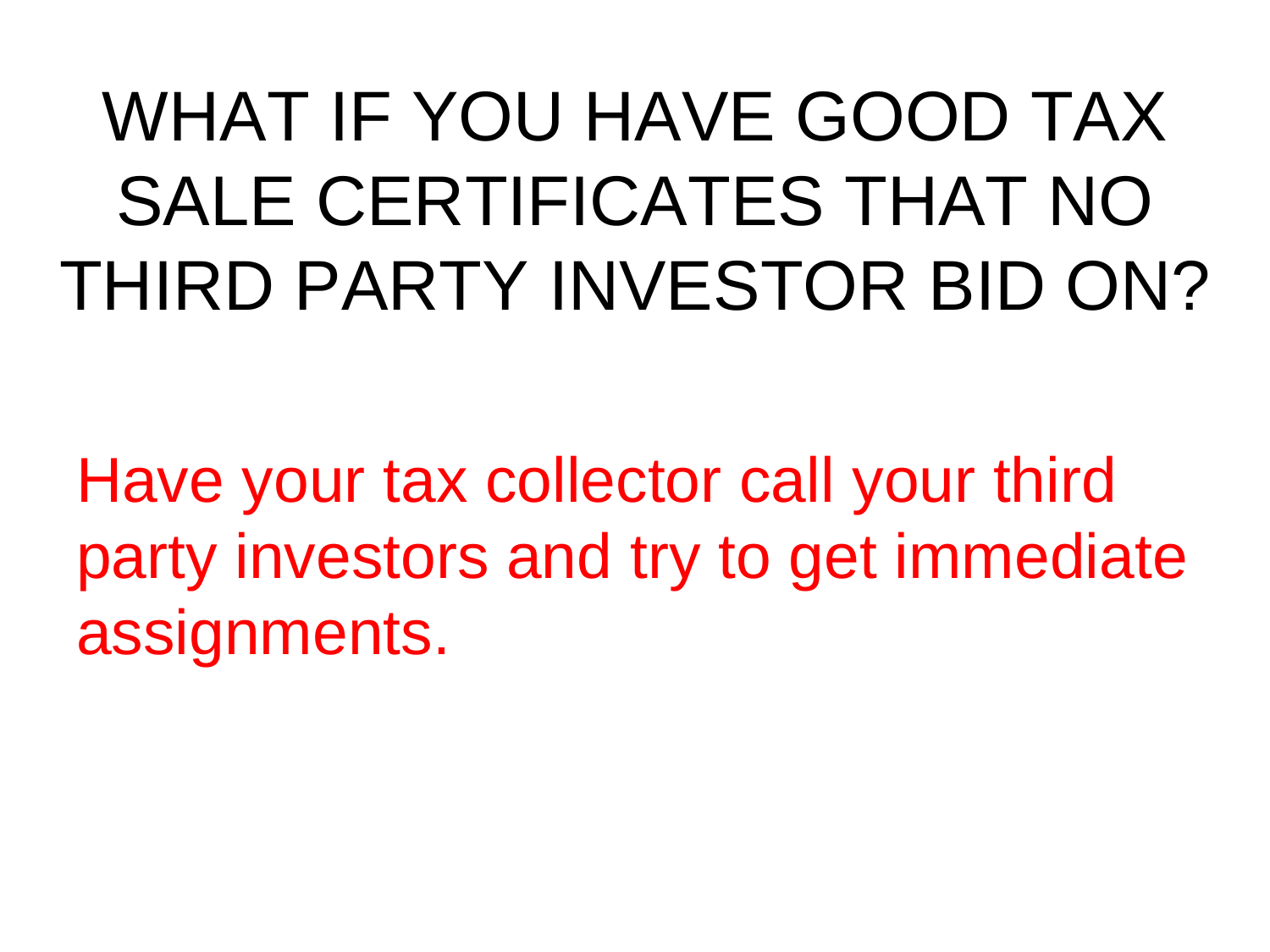### Bidding at Tax Sale by Municipality

N.J.S.A. 54:5-30.1 allows municipality to pass a resolution and bid at its own tax sale whenever it by resolution determines that the property would be useful for a public purpose

- Expand recreation
- Parking for City Hall
- Land for new public building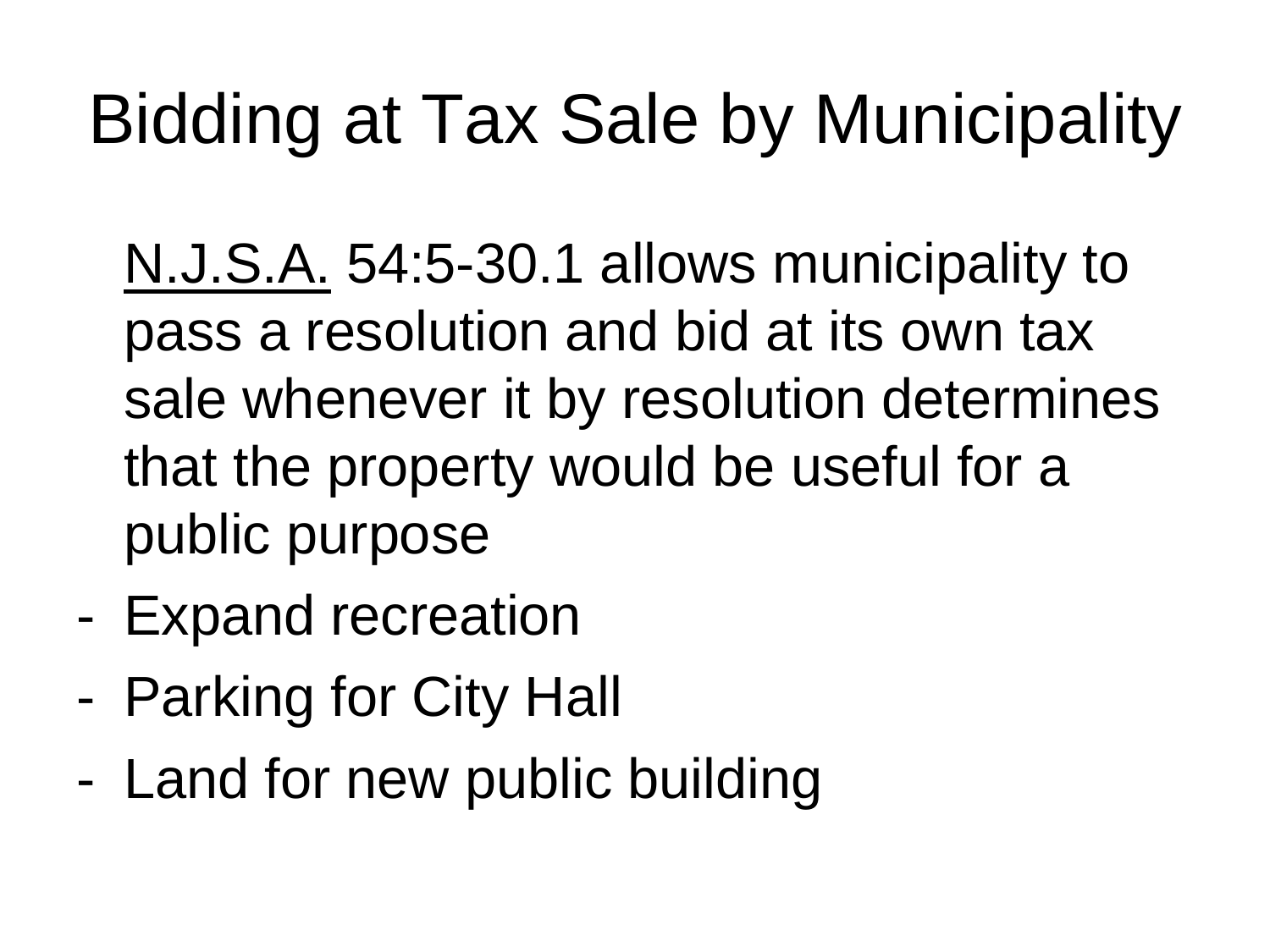### Abandoned Property

N.J.S.A. 54:5-86(b) allows public officer or tax collector to sign certification waiving two year waiting period for third party lienholder to foreclose and gets abandoned property foreclosed faster and returned to tax rolls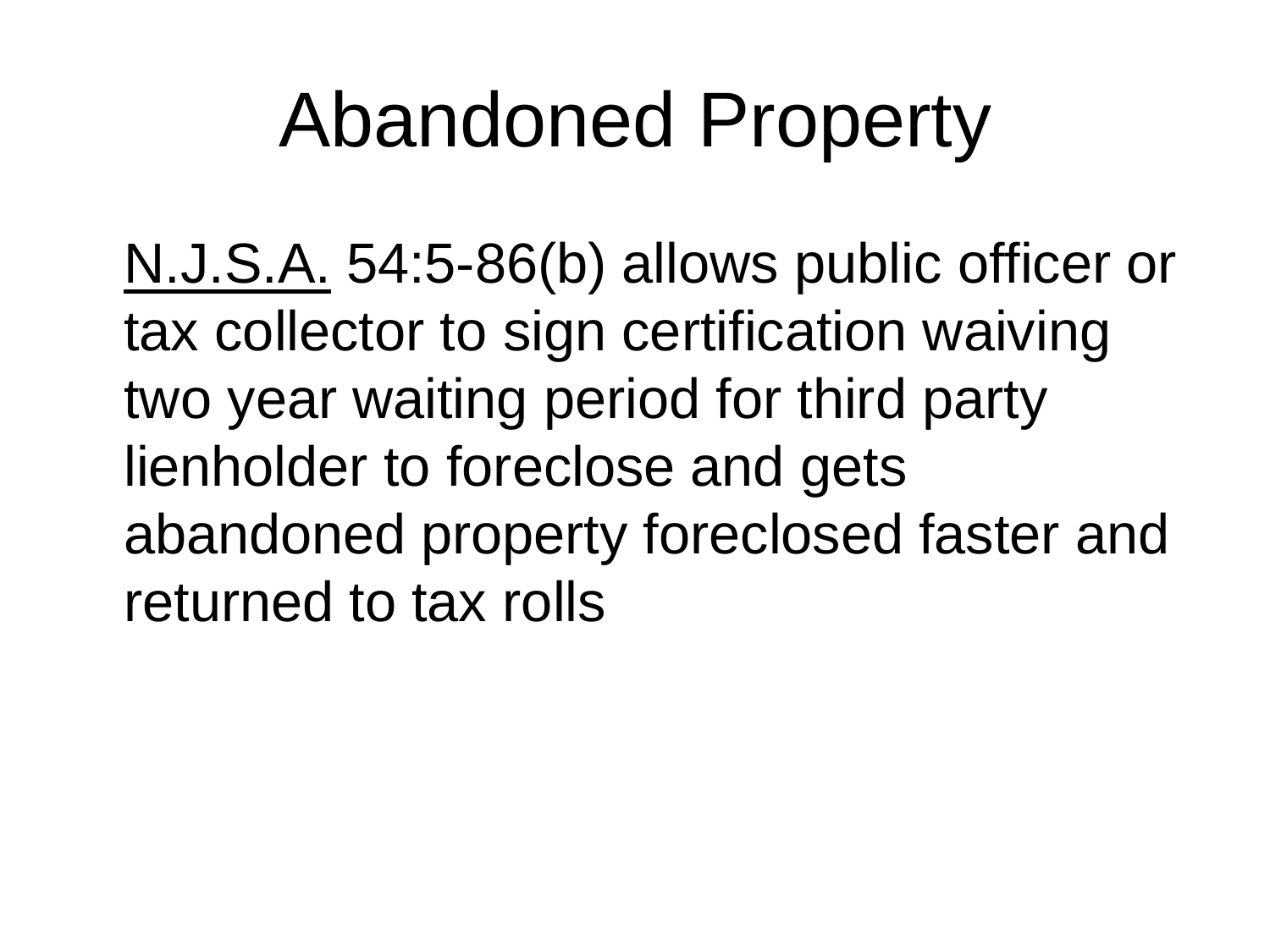### Receivership

N.J.S.A. 54:5-53.1 – If there is an outstanding tax sale certificate held by the municipality – the municipality is entitled to immediate possession of all rents and profits. The tax collector may be designated as the receiver of rents until taxes have been paid.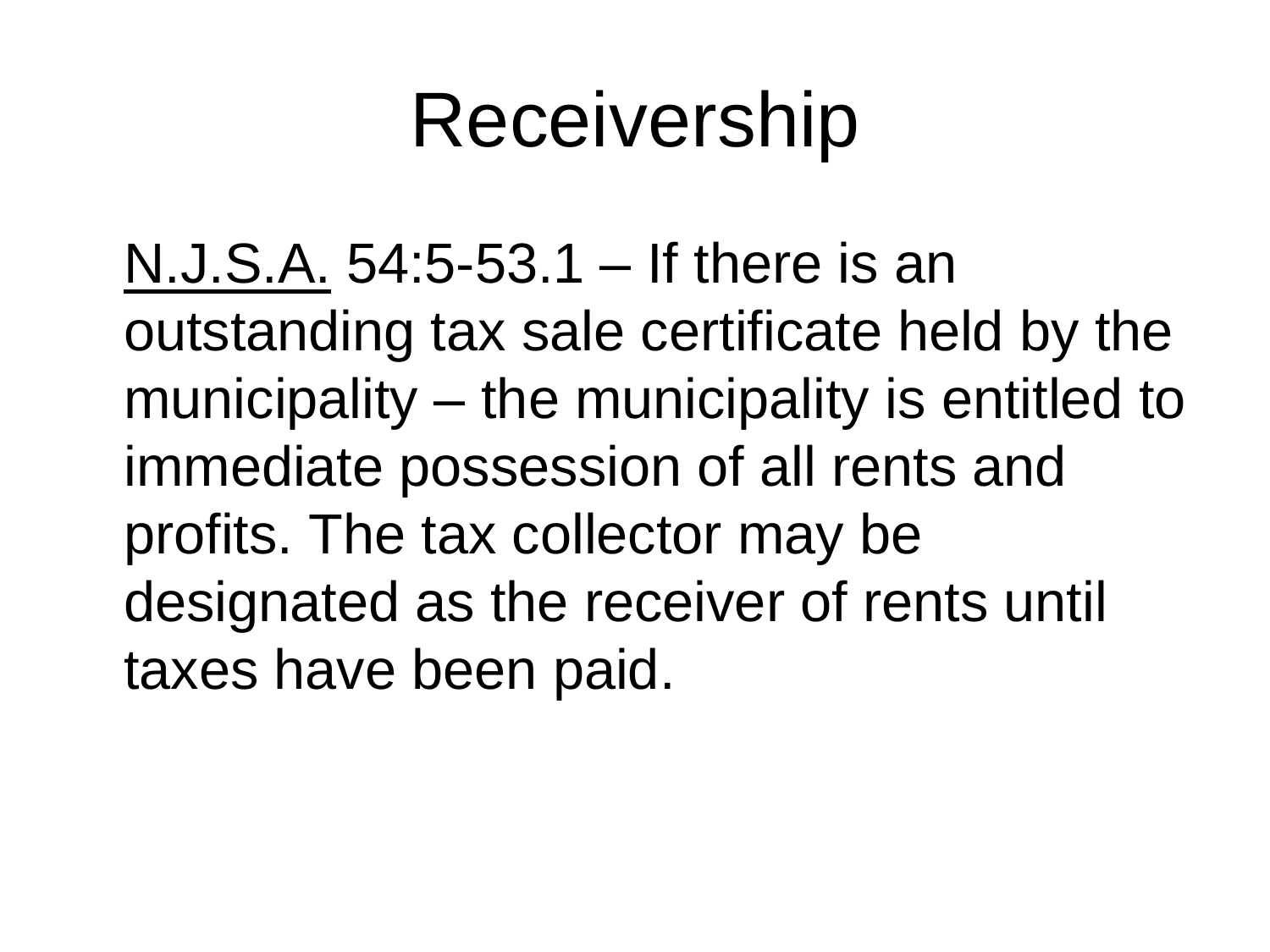#### N.J.S.A. 54:4-123

Allows municipality when taxes have been delinquent for 6 months the municipality can pass a resolution allowing a summary Complaint to be filed appointing the tax collector as the receiver of rents on a property.

- Requires a Complaint to be filed
- Does not require a tax sale certificate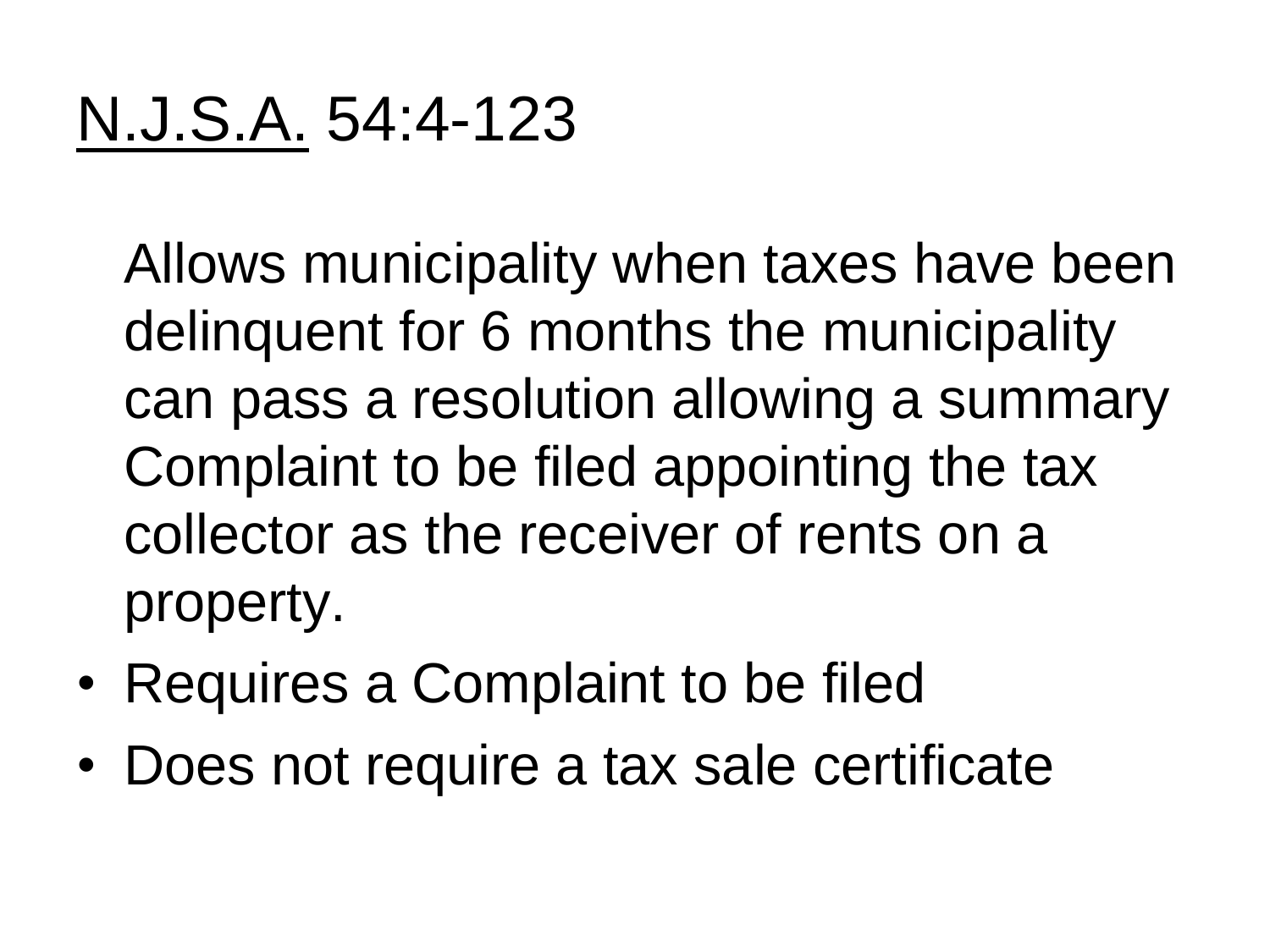Receiverships require income producing properties and works with office building, strip centers and other commercial properties.

Be careful of residential properties.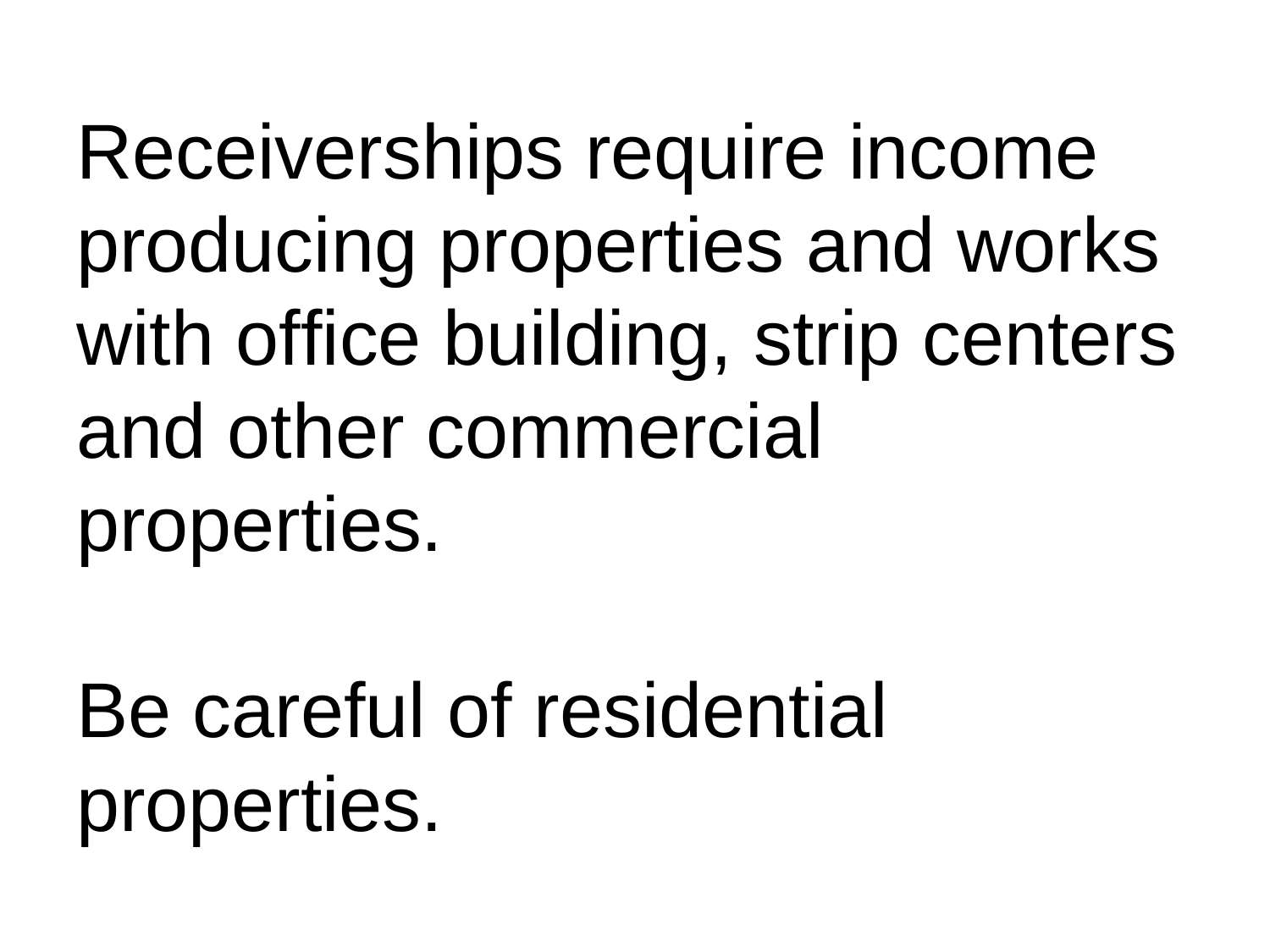### Assignment of unsold Tax Sale Certificates

**1. Private Assignments** – N.J.S.A. 54:5- 113 allows municipality to assign by resolution a municipality held tax sale certificate for the full amount of redemption. Try to get third party investors to purchase assignment – incentive is only have to wait 6 months to foreclose as opposed to 2 years.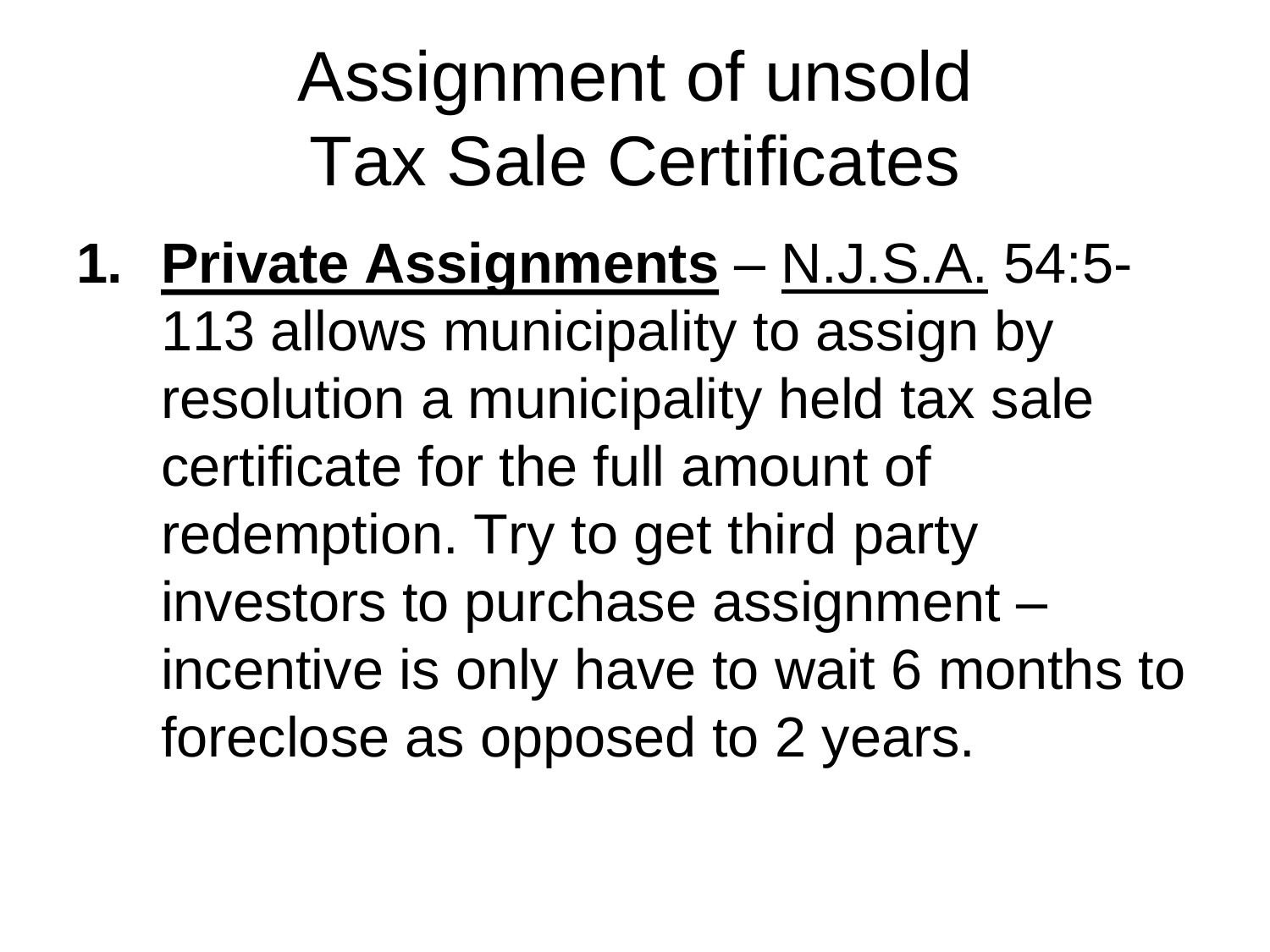## \*Have tax collector contact third party lienholders

\*There are third party investors who will even invest in wetlands, contaminated properties, etc.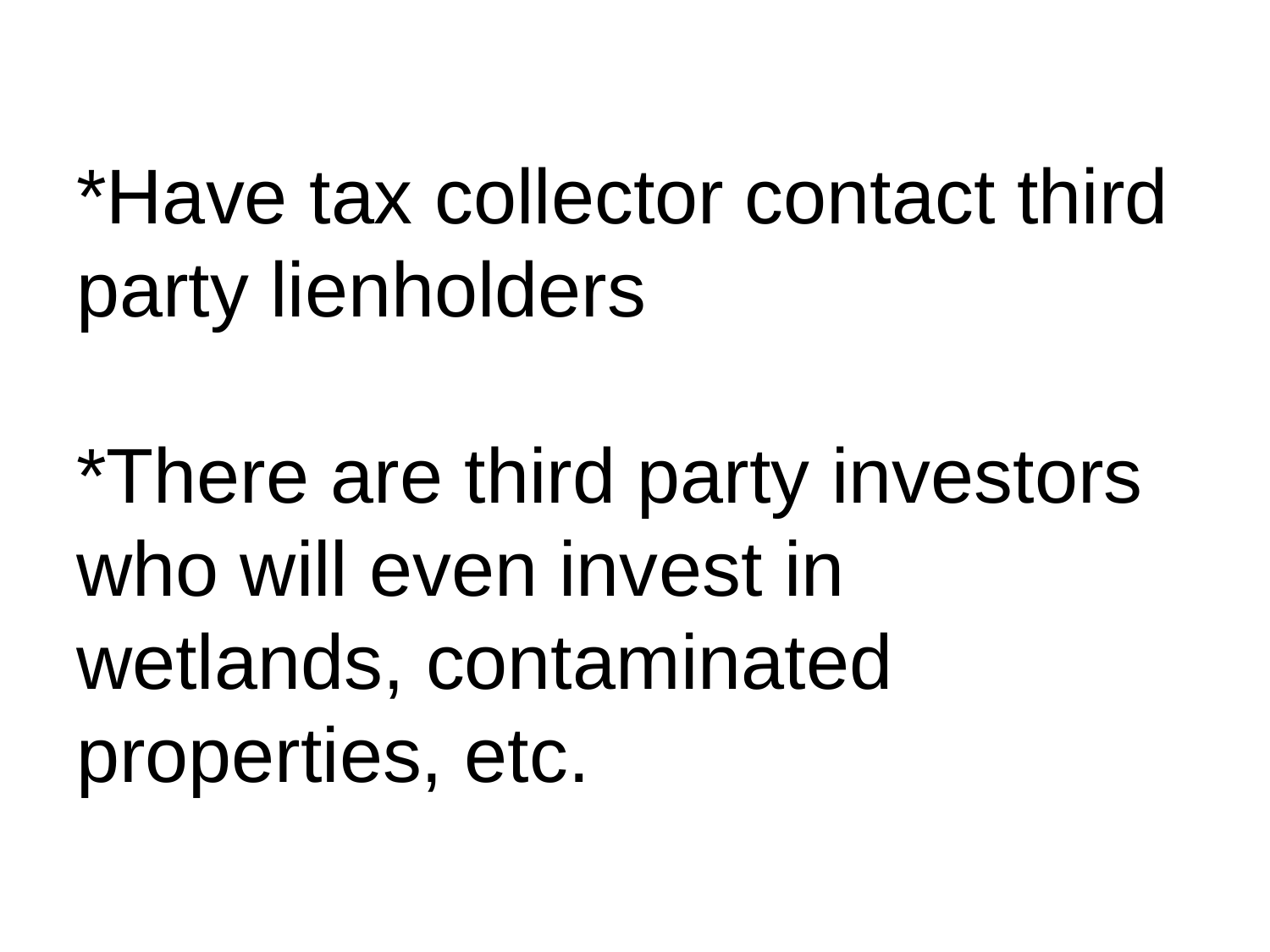### Assignment Sales for less than Redemption Amount

N.J.S.A. 54:5-114.1 allows additional methods of selling a tax sale certificate for less than full value

- Resolution & publication
- Bids for less than full amount
- Jones Act Reverter
- Why sell liens for less than full amount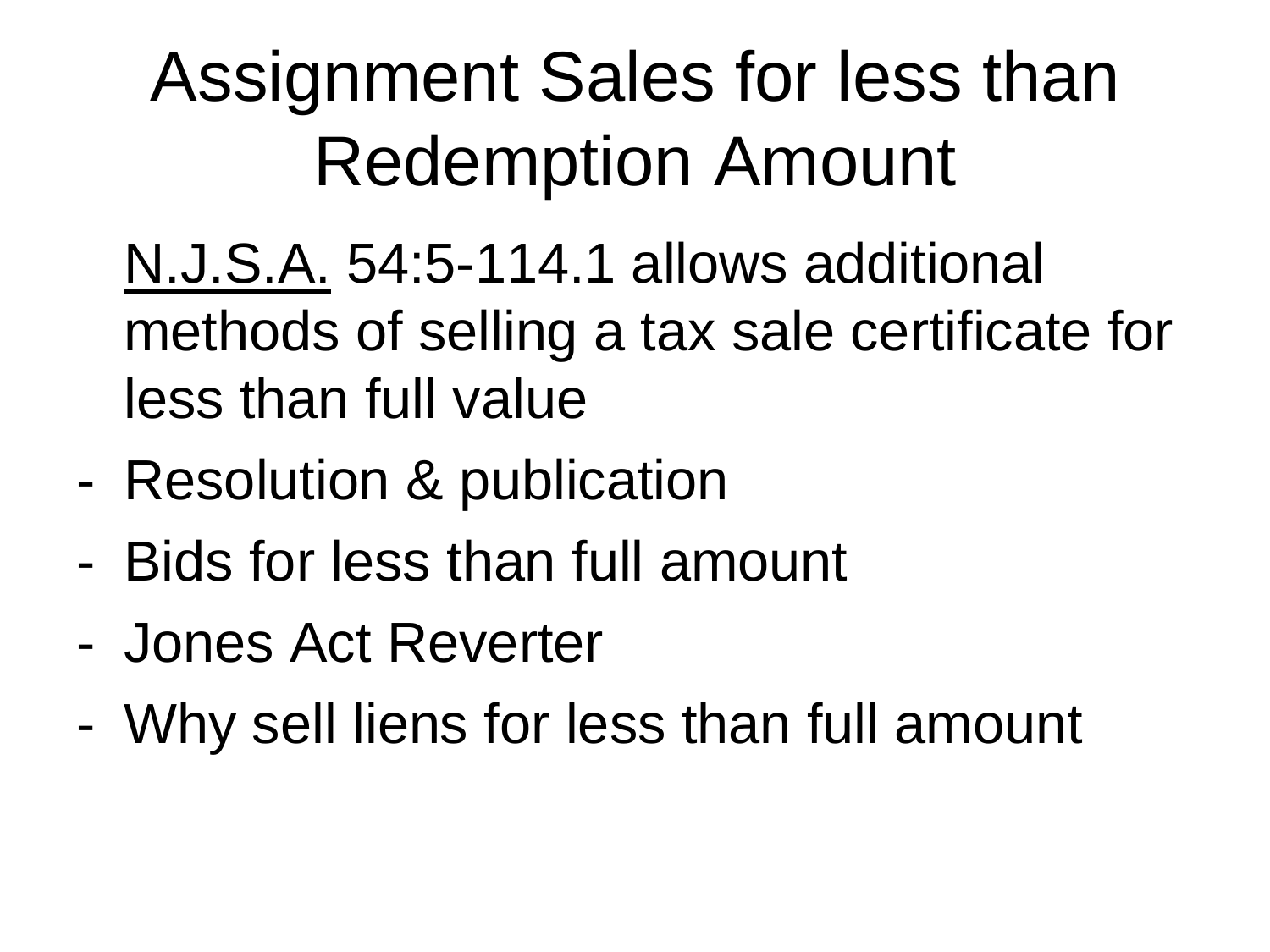### Special Tax Sale under the Abandoned Properties Act

- This is just another assignment sale for less than full value but N.J.S.A. 55:19-101 allows municipality to put special conditions on sale
- Lump together more than one tax sale certificate – assemblage
- Require demolition or renovation
- Require immediate foreclosure
- Other conditions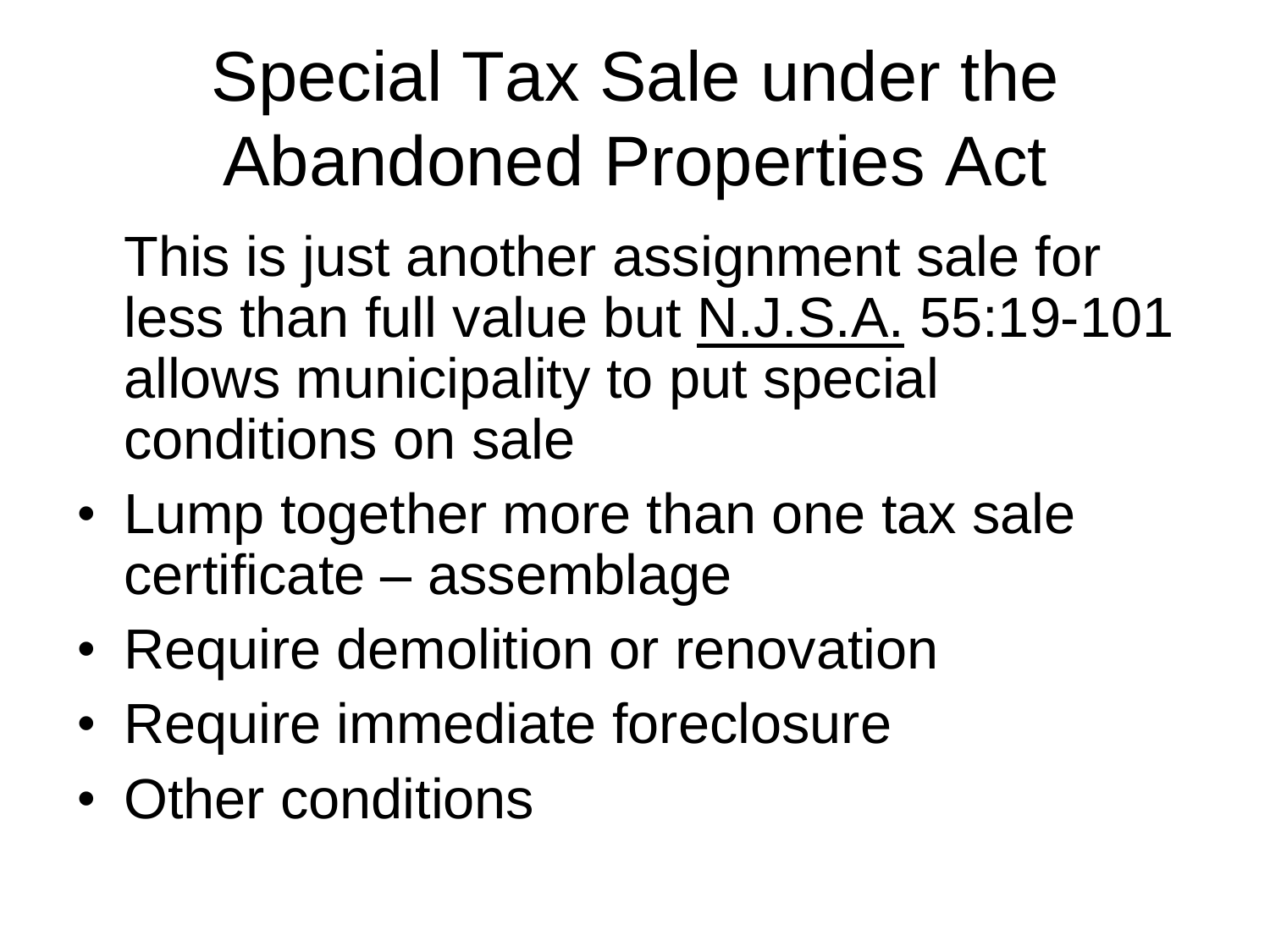# CAN USE AUCTION COMPANIES SUCH AS MAX SPANN – CANNOT ADD CHARGES TO REDEMPTION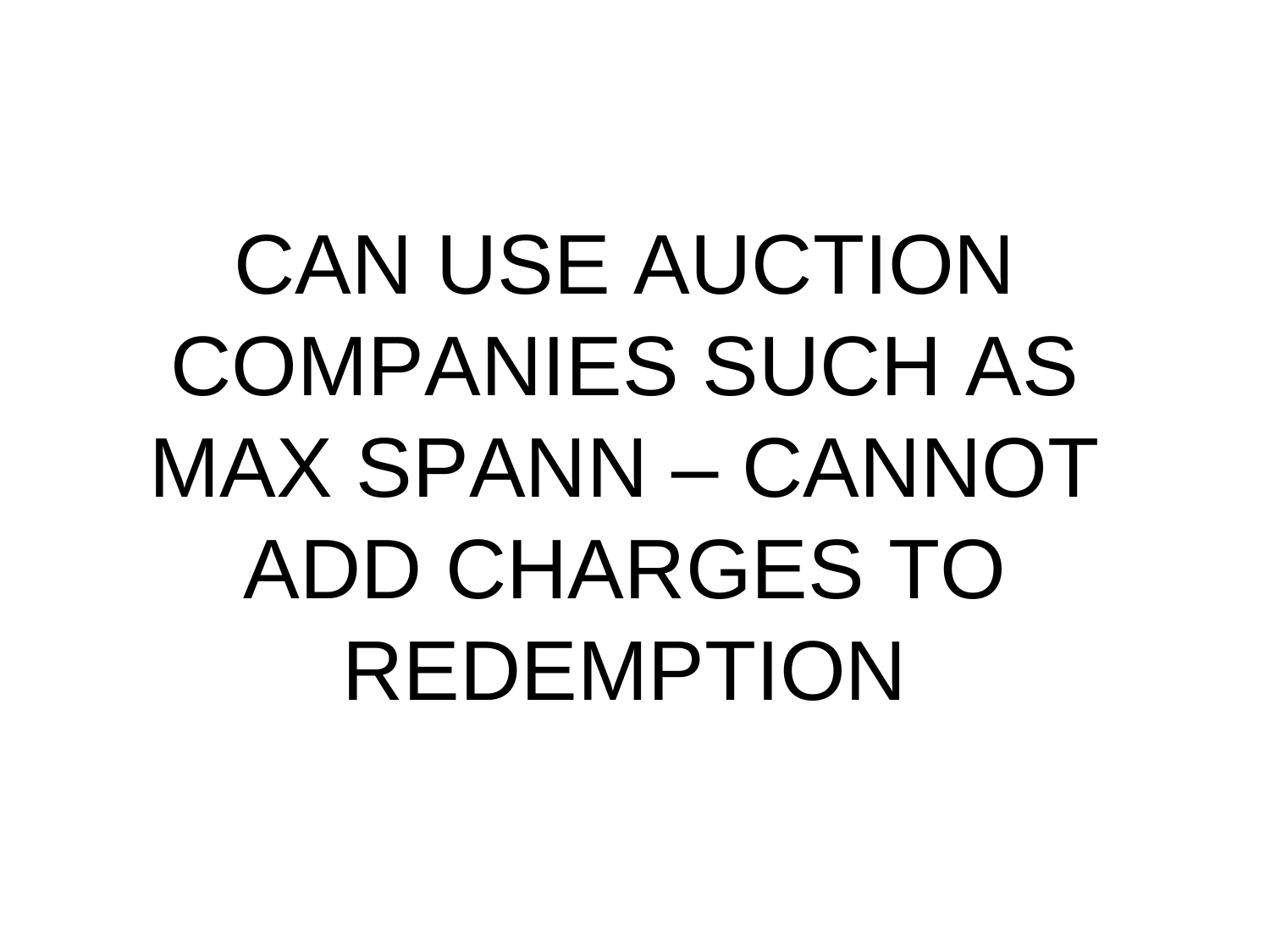### In Rem Foreclosures

- Produces revenue either by forcing redemptions or on resale of land at public auction
- Removing non-performing properties from the tax rolls. Stops municipality from having to pay the county or schools for properties that do not pay taxes.
- The longer you wait to do in rems the more money you will lose
- The word gets out that if you do not pay your real estate taxes – you may lose your property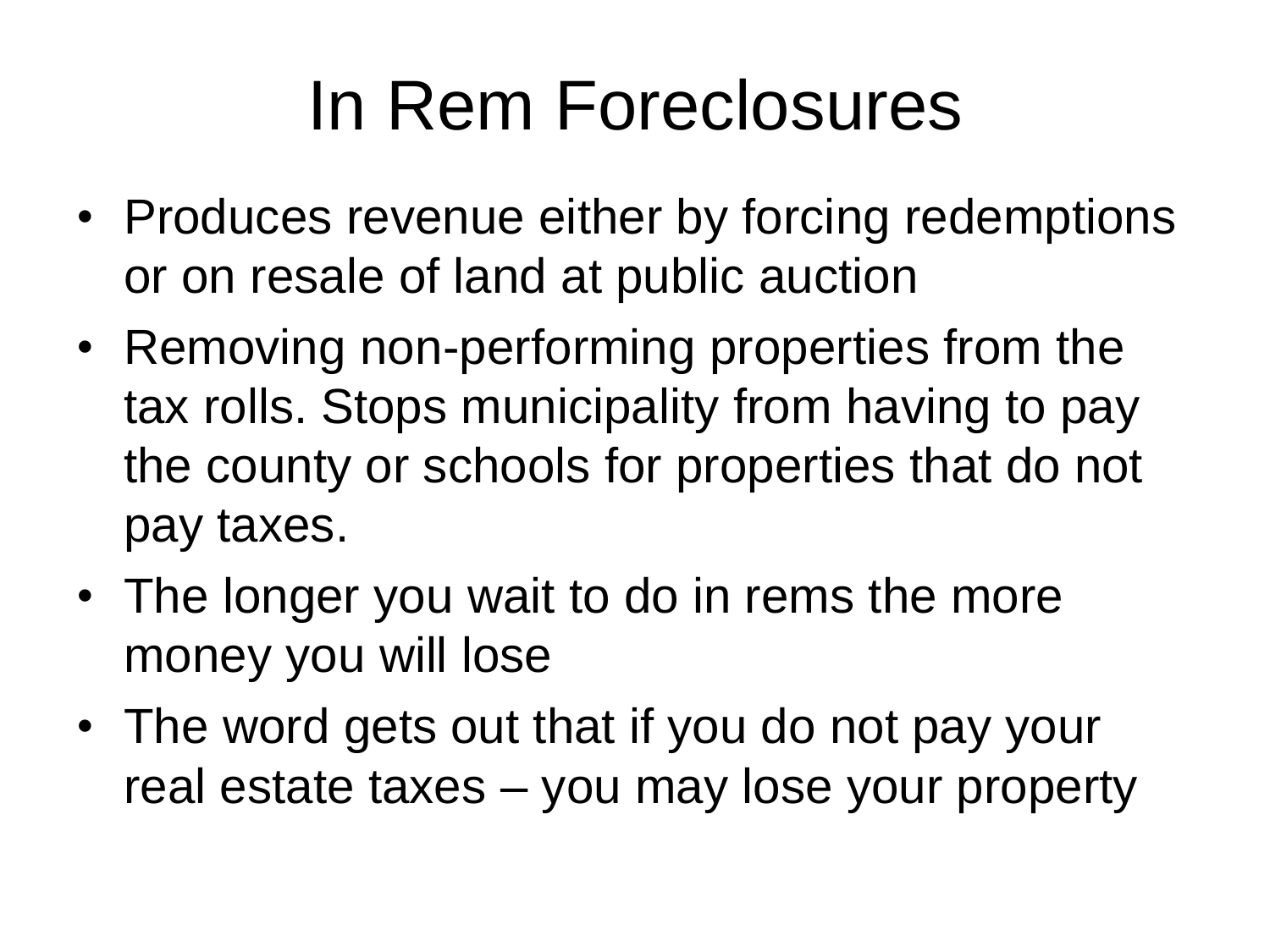- These are properties that third party investors did not want
- In Rem Foreclosure Act should take less than one year to foreclose from passage of resolution with list
- Must have competent attorney or you will find title issues on reselling land
- Must complete in a timely manner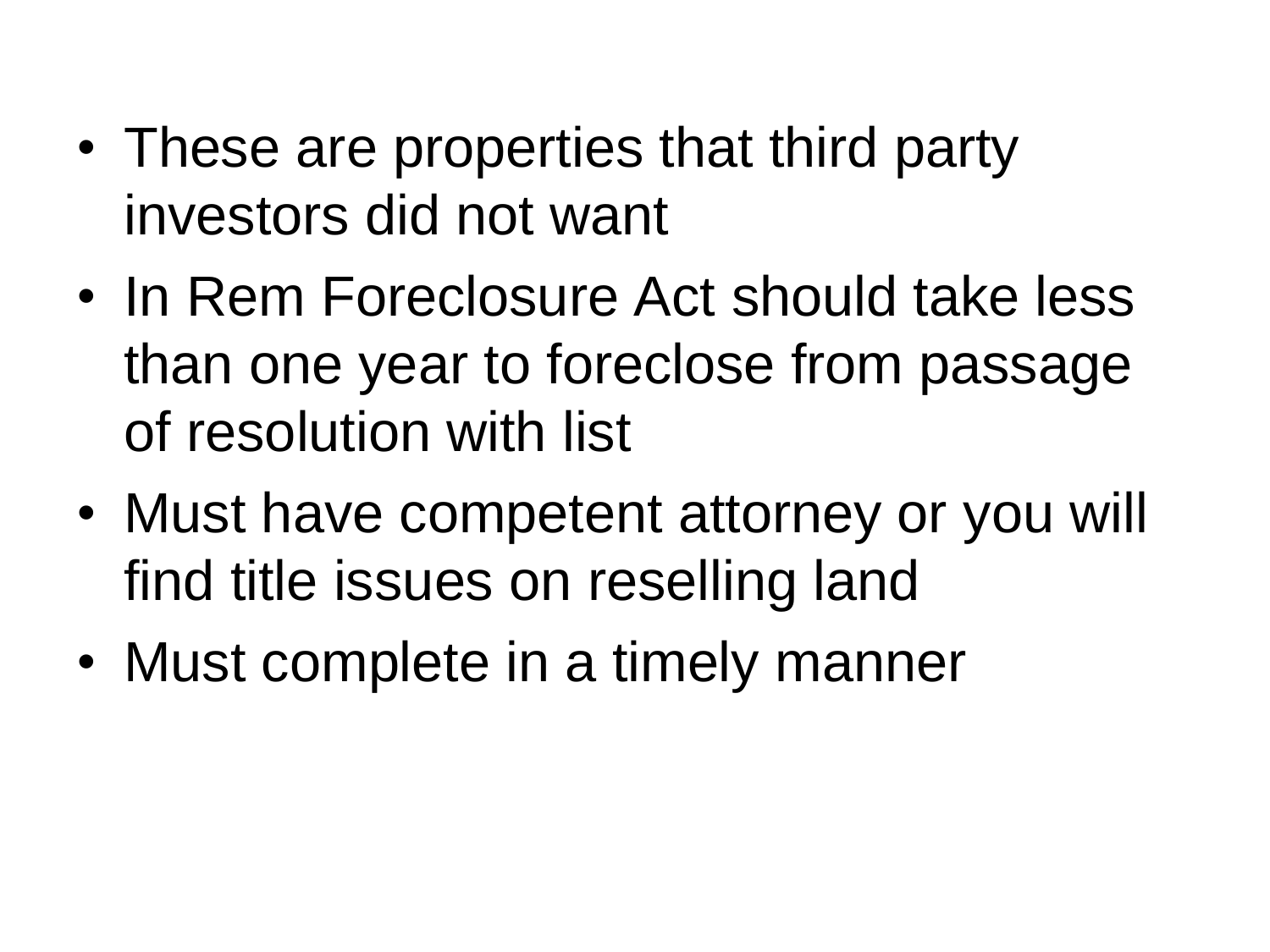- In the event of redemption municipality gets back legal fees and costs
- In an In Rem you can foreclose up to 200 but would recommend no more than 100 at a time
- Municipality must be ready to handle ownership of larger amounts of property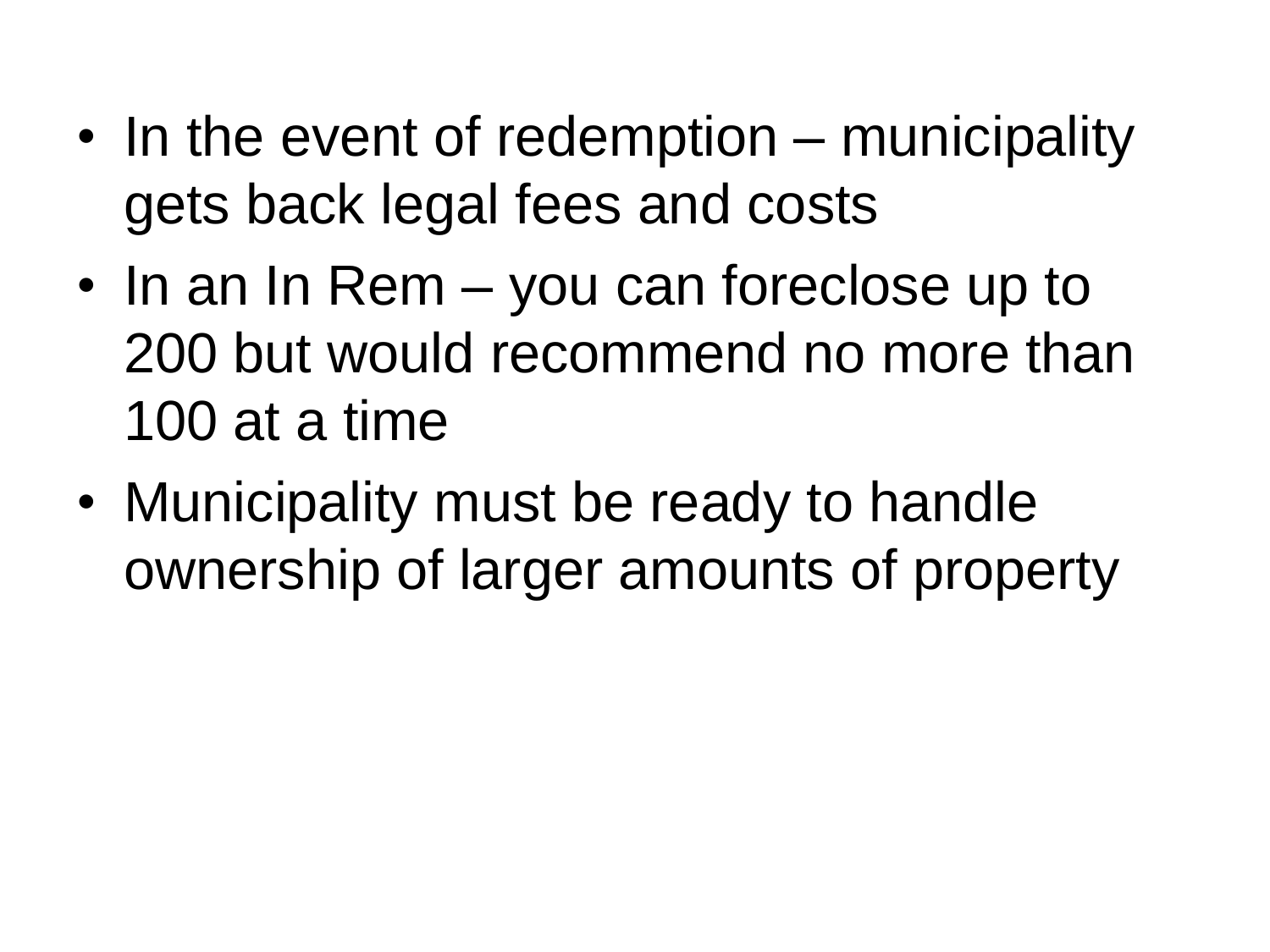### Public Land Sales

Municipality can hold public land sales on all properties that it does not want and not only raise money but return these properties as performing properties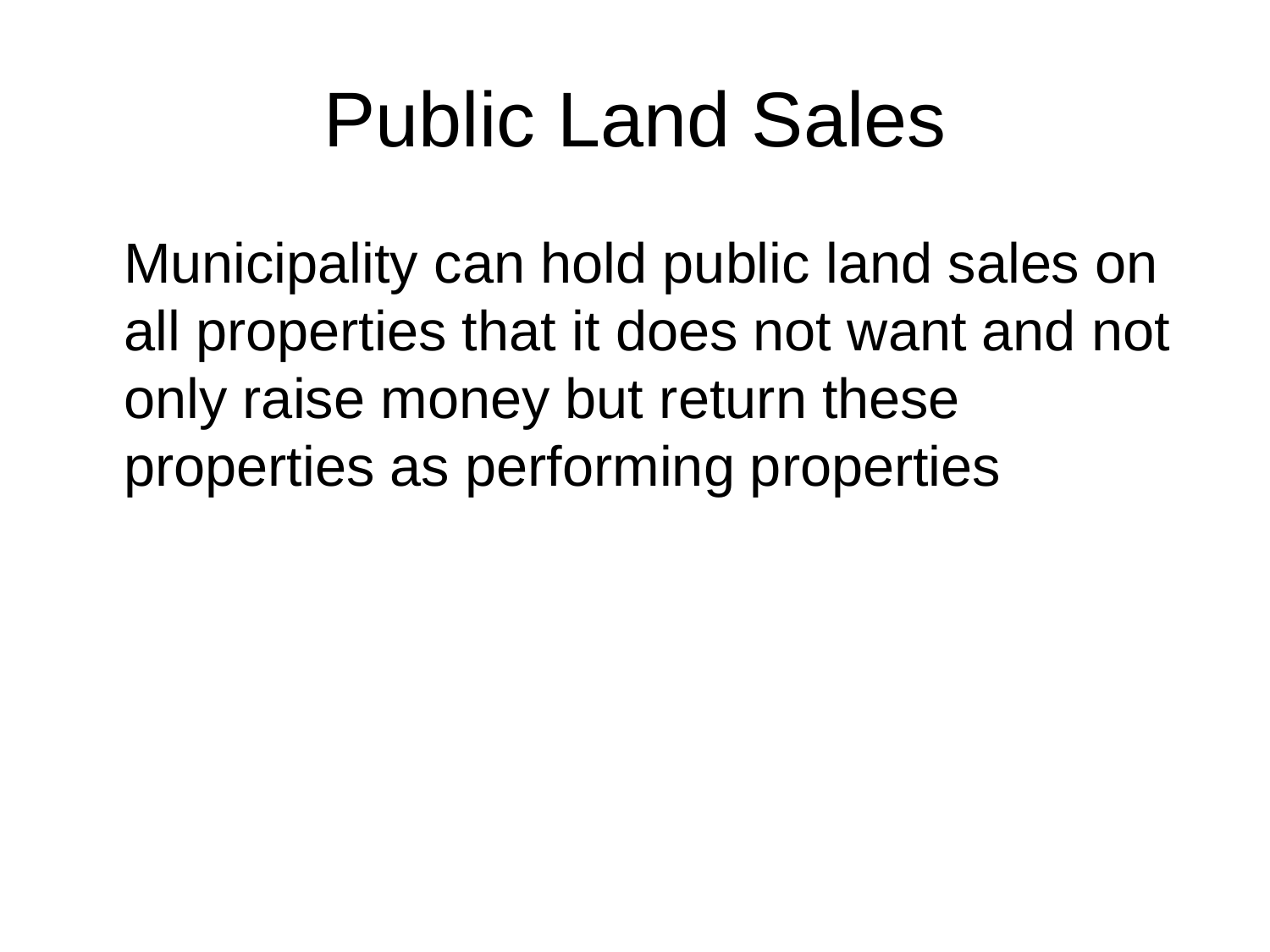### Foreclosure of Federal Liens

A municipal lien even has priority over most federal liens and we can foreclose out federal liens such as IRS liens but a Sheriff's Sale is required